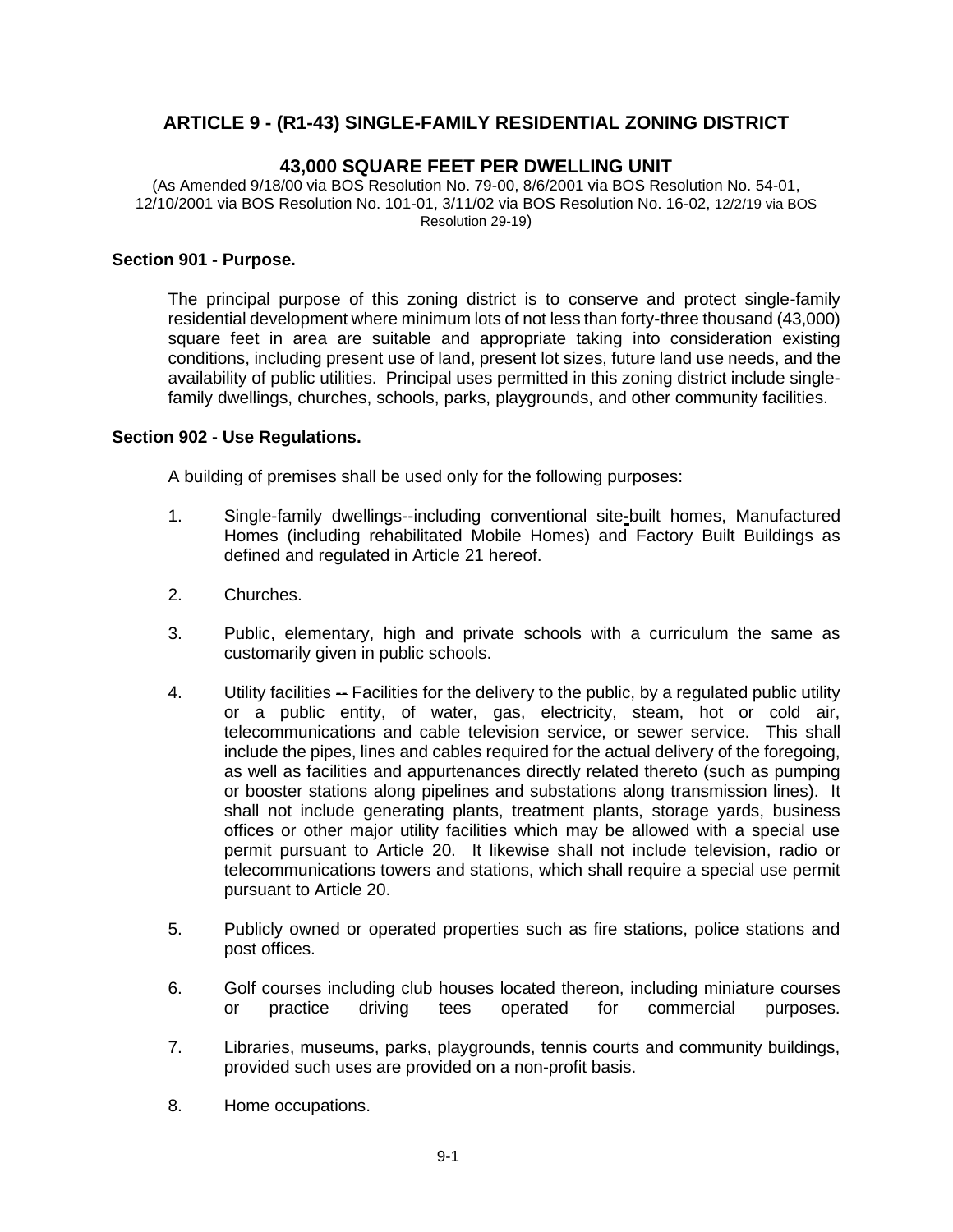- 9. Fences or free-standing walls, not to exceed a height of three (3) feet, six (6) inches in any required front yard, and not to exceed a height of six (6) feet elsewhere on the lot.
- 10. Accessory buildings and uses customarily incidental to the above uses, including:
	- a. Corrals for the keeping of horses, provided such corrals are located in the rear yard, set back from all lot lines a distance of not less than forty (40) feet and contain at least twelve hundred (1200) square feet in area for each horse kept therein.
	- b. Private swimming pools along with incidental installations, such as pumps and filters, provided such pool and incidental installations are located in other than the required front yard and screened from adjoining lots by a solid wall or protective fence of not less than four and one-half (4-1/2) feet in height nor more than six (6) feet in height, and provided such pool sets back from all lot lines a distance of not less than seven (7) feet.
- 11. Group Homes for the Disabled subject to Section 2518.
- 12. A use similar to any of the foregoing permitted uses may be allowed upon a written determination by the Director of Development Services that the proposed use is similar in nature and impact to the permitted use and is consistent with the overall purposes of the zoning district. The Director's determination may be appealed to the Board of Adjustment pursuant to Article 28 hereof. The burden shall be upon the property owner to prove by clear and convincing evidence that the proposed use is similar to the permitted use.

#### **Section 903 - Sign Regulations.**

The sign regulations are as provided in Article 23 hereof.

#### **Section 904 - Height Regulations.**

The height of buildings shall not exceed either thirty (30) feet or two (2) stories and a basement, as defined by Sections 3002.13 and 3002.83.

#### **Section 905 - Yard Regulations.**

The required yards are as follows:

- 1. Front Yard:
	- a. There shall be a front yard having a depth of not less than twenty (20) feet.
	- b. For through lots, a front yard shall be provided along both front lot lines.
	- c. Yards along each street side of corner lots shall conform with regulations applicable to front yards.
- 2. Side Yard: There shall be a side yard on each side of a building having a width of